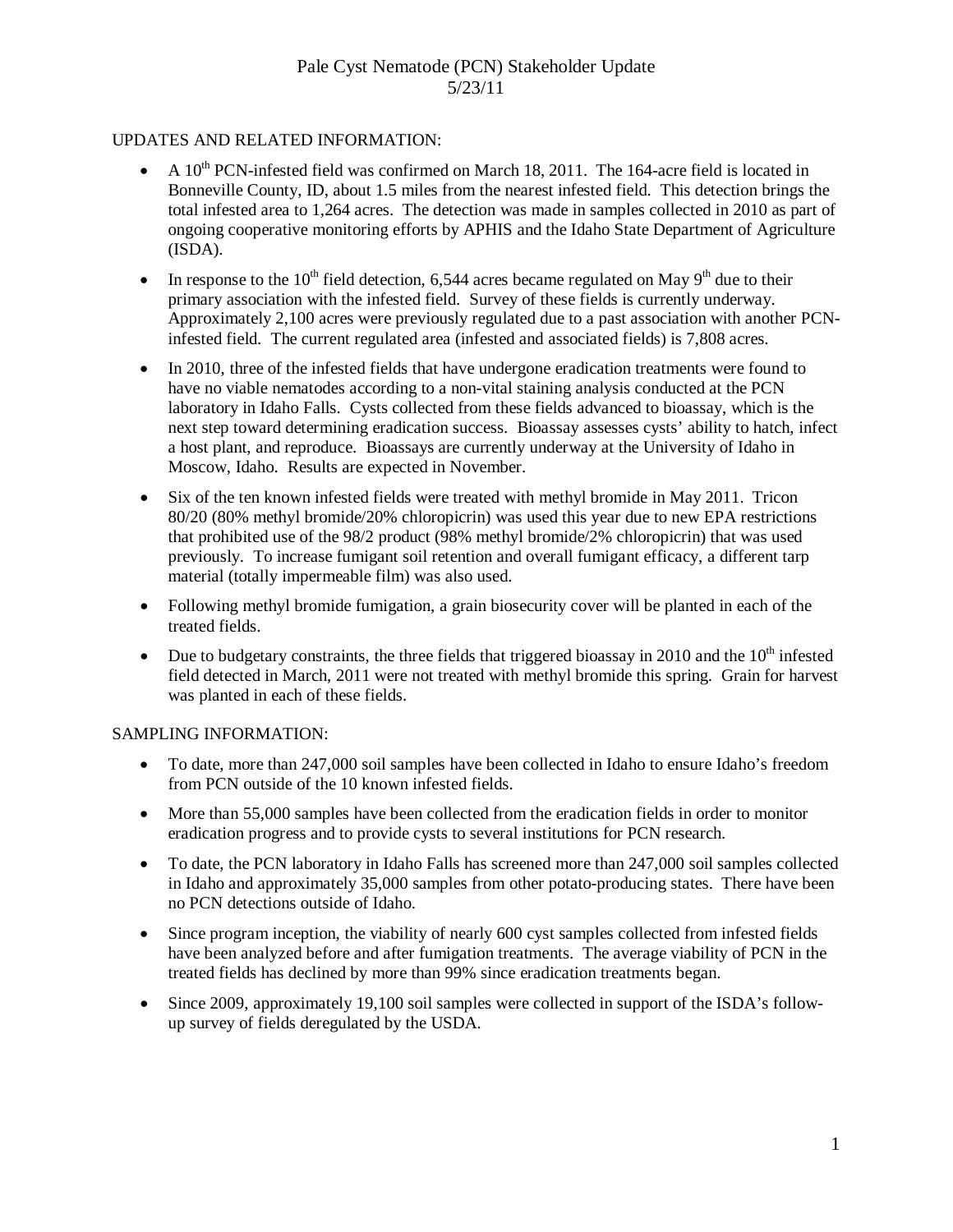# Pale Cyst Nematode (PCN) Stakeholder Update 5/23/11

#### PROGRAM CHRONOLOGY

On April 19, 2006, officials of USDA's Animal and Plant Health Inspection Service (APHIS) and the Idaho State Department of Agriculture (ISDA) announced the detection of pale cyst nematode (PCN), *Globodera pallida*, a major pest of potato crops. This was the first detection of the pest in the United States. The nematode cysts were detected during a routine survey of tare soil at an ISDA grader facility in eastern Idaho. Subsequent 2006 surveying to determine the possible origin and distribution of the pest in Idaho confirmed seven PCN positive fields, all located in close proximity, within Bingham and Bonneville Counties, Idaho. In response to the detection, Canada, Mexico and Korea shut off importation of potatoes from Idaho, while Japan cut off importation of potatoes from the entire U.S. The positive fields and an area surrounding the fields were placed under a Federal Domestic Quarantine Order and parallel State Rule establishing restrictions on planting and movement of certain regulated articles from Idaho in order to prevent the spread of PCN.

A trace of seed sources for the positive fields did not yield any evidence that seed was the source of infestation. Over 90% of the 2006 Idaho certified seed potato crop was surveyed and found negative for PCN. Other sources of introduction such as imported farm equipment, nursery stock, foreign flower bulbs, and other soil bearing items were investigated without providing any leads as to the origin of the infestation. As a result of the extensive surveying, negative test results and the regulatory actions of USDA and ISDA, Canada, Mexico, and Korea reopened their markets to Idaho potatoes with some restrictions. Japan allows potatoes from the U.S. except for Idaho provided the product is not from Idaho seed.

In 2007, ISDA and USDA initiated a program to treat fields which have tested positive for PCN. The program includes pre-treatment sampling, fumigation, and post treatment sampling for up to two treatments per year. The ISDA contracts with land owners for activities related to eradication of PCN from infested fields including access, tilling, irrigation, and maintaining a bio-fumigant planting at a fixed cost per acre. The first fumigation process was completed in May 2007. A bio-fumigant oil radish planted on the fields added an additional measure of control and prevented soil erosion over the summer months. The oil radish plants were tilled into the fields to replenish organic matter and rejuvenate the soil and release a compound which is toxic to the nematodes. No crops were grown for harvest in the infested fields in 2007. The second fumigation treatment was completed in August 2007. Infested fields were also fumigated in 2008. Each year, the spring fumigant used was methyl bromide and the fall fumigant used was Telone II.

On November 1, 2007 a Federal Interim Rule and Idaho State Rule went into effect, providing the framework for continued protection of Idaho and U.S. potato interests. Successful survey, regulatory, and eradication activities since the initial detection in 2006 have facilitated some regulatory relief in Idaho while forwarding the program objectives of: preventing the spread of PCN, delimiting the current infestation of PCN, eradicating PCN, restoring lost potato markets, and maintaining existing potato markets.

Regulated articles require either a limited permit or a certificate to move from the regulated areas. Equipment moving from regulated areas may be required to be cleaned. Cleaning can be done by USDA or by private parties, but USDA or ISDA must certify the cleaning. Based on a sequence of surveys, areas can be released from regulation. For low risk fields, one single survey with negative results can qualify equipment to move from the surveyed field without cleaning. Complete deregulation of fields requires at least two negative surveys taken by USDA or ISDA with at least a ten month interval between surveys.

On November 28, 2007, APHIS confirmed PCN in an additional field in Bingham County, Idaho as a result of continued intensive sampling. This find represents the eighth field infested with PCN in the regulated area in Idaho. The field has been regulated since August 28, 2006 under the Federal Order,